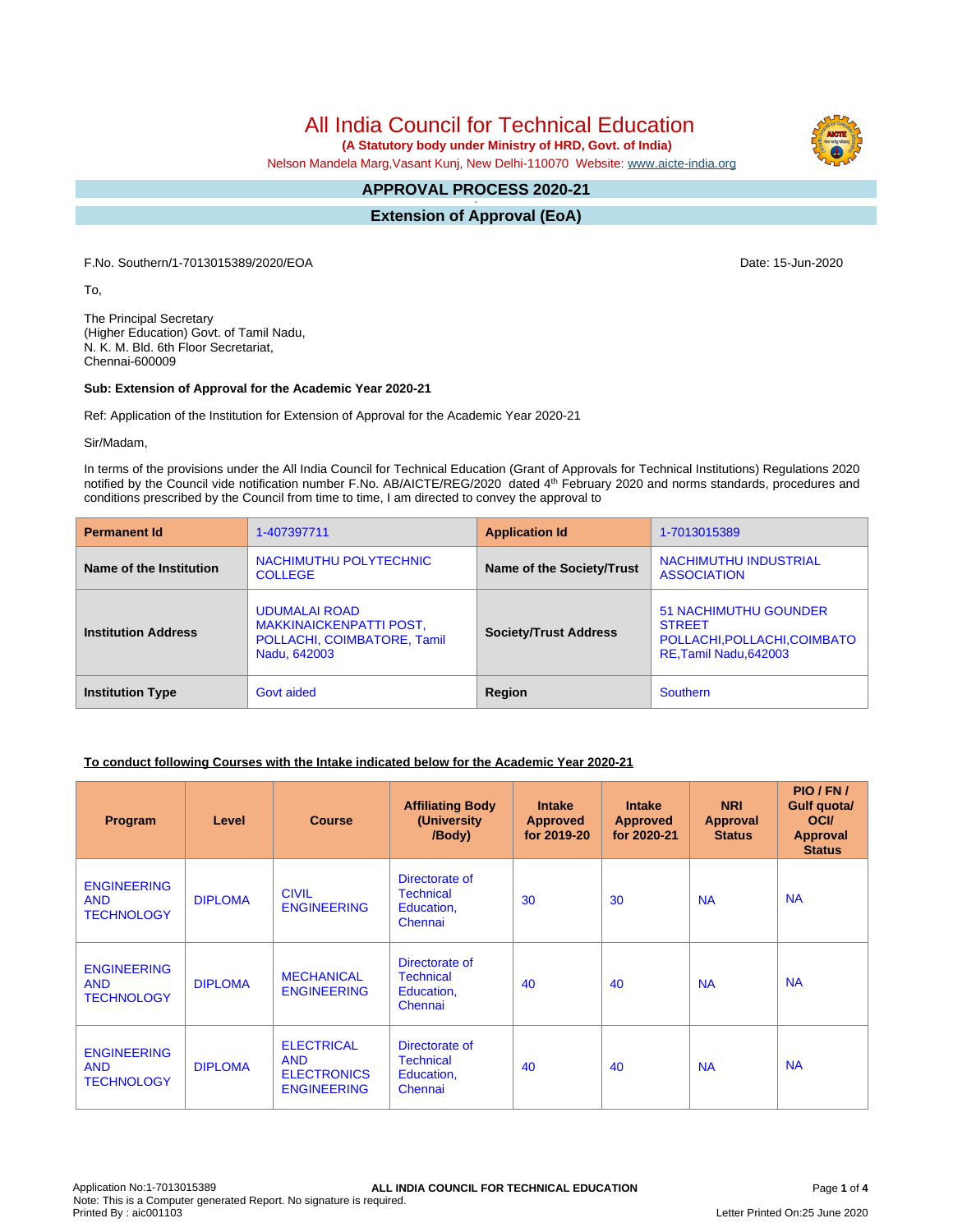| <b>ENGINEERING</b><br><b>AND</b><br><b>TECHNOLOGY</b> | <b>DIPLOMA</b> | <b>ELECTRONICS</b><br>&<br><b>COMMUNICATIO</b><br><b>N ENGG</b>             | Directorate of<br><b>Technical</b><br>Education,<br>Chennai | 40 | 40 | <b>NA</b> | <b>NA</b> |
|-------------------------------------------------------|----------------|-----------------------------------------------------------------------------|-------------------------------------------------------------|----|----|-----------|-----------|
| <b>ENGINEERING</b><br><b>AND</b><br><b>TECHNOLOGY</b> | <b>DIPLOMA</b> | <b>TEXTILE</b><br><b>TECHNOLOGY</b>                                         | Directorate of<br><b>Technical</b><br>Education,<br>Chennai | 40 | 40 | <b>NA</b> | <b>NA</b> |
| <b>ENGINEERING</b><br><b>AND</b><br><b>TECHNOLOGY</b> | <b>DIPLOMA</b> | <b>AUTOMOBILE</b><br><b>ENGINEERING</b>                                     | Directorate of<br><b>Technical</b><br>Education,<br>Chennai | 40 | 40 | <b>NA</b> | <b>NA</b> |
| <b>ENGINEERING</b><br><b>AND</b><br><b>TECHNOLOGY</b> | <b>DIPLOMA</b> | <b>REFRIGERATIO</b><br>N & AIR<br><b>CONDITIONING</b>                       | Directorate of<br><b>Technical</b><br>Education,<br>Chennai | 30 | 30 | <b>NA</b> | <b>NA</b> |
| <b>ENGINEERING</b><br><b>AND</b><br><b>TECHNOLOGY</b> | <b>DIPLOMA</b> | <b>COMPUTER</b><br><b>ENGINEERING</b>                                       | Directorate of<br><b>Technical</b><br>Education,<br>Chennai | 30 | 30 | <b>NA</b> | <b>NA</b> |
| <b>ENGINEERING</b><br><b>AND</b><br><b>TECHNOLOGY</b> | <b>DIPLOMA</b> | <b>PRINTING</b><br><b>TECHNOLOGY</b>                                        | Directorate of<br><b>Technical</b><br>Education,<br>Chennai | 30 | 30 | <b>NA</b> | <b>NA</b> |
| <b>ENGINEERING</b><br><b>AND</b><br><b>TECHNOLOGY</b> | <b>DIPLOMA</b> | <b>MECHANICAL</b><br><b>ENGINEERING</b><br>(SANDWICH)                       | Directorate of<br><b>Technical</b><br>Education,<br>Chennai | 30 | 30 | <b>NA</b> | <b>NA</b> |
| <b>ENGINEERING</b><br><b>AND</b><br><b>TECHNOLOGY</b> | <b>DIPLOMA</b> | <b>MECHANICAL</b><br><b>ENGINEERING</b>                                     | Directorate of<br><b>Technical</b><br>Education,<br>Chennai | 60 | 60 | <b>NA</b> | <b>NA</b> |
| <b>ENGINEERING</b><br><b>AND</b><br><b>TECHNOLOGY</b> | <b>DIPLOMA</b> | <b>ELECTRONICS</b><br>&<br><b>COMMUNICATIO</b><br><b>N ENGG</b>             | Directorate of<br><b>Technical</b><br>Education,<br>Chennai | 60 | 60 | <b>NA</b> | <b>NA</b> |
| <b>ENGINEERING</b><br><b>AND</b><br><b>TECHNOLOGY</b> | <b>DIPLOMA</b> | <b>ELECTRICAL</b><br><b>AND</b><br><b>ELECTRONICS</b><br><b>ENGINEERING</b> | Directorate of<br><b>Technical</b><br>Education,<br>Chennai | 60 | 60 | <b>NA</b> | <b>NA</b> |
| <b>ENGINEERING</b><br><b>AND</b><br><b>TECHNOLOGY</b> | <b>DIPLOMA</b> | <b>AUTOMOBILE</b><br><b>ENGINEERING</b>                                     | Directorate of<br><b>Technical</b><br>Education,<br>Chennai | 60 | 60 | <b>NA</b> | <b>NA</b> |
| <b>ENGINEERING</b><br><b>AND</b><br><b>TECHNOLOGY</b> | <b>DIPLOMA</b> | <b>CIVIL</b><br><b>ENGINEERING</b>                                          | Directorate of<br><b>Technical</b><br>Education,<br>Chennai | 60 | 60 | <b>NA</b> | <b>NA</b> |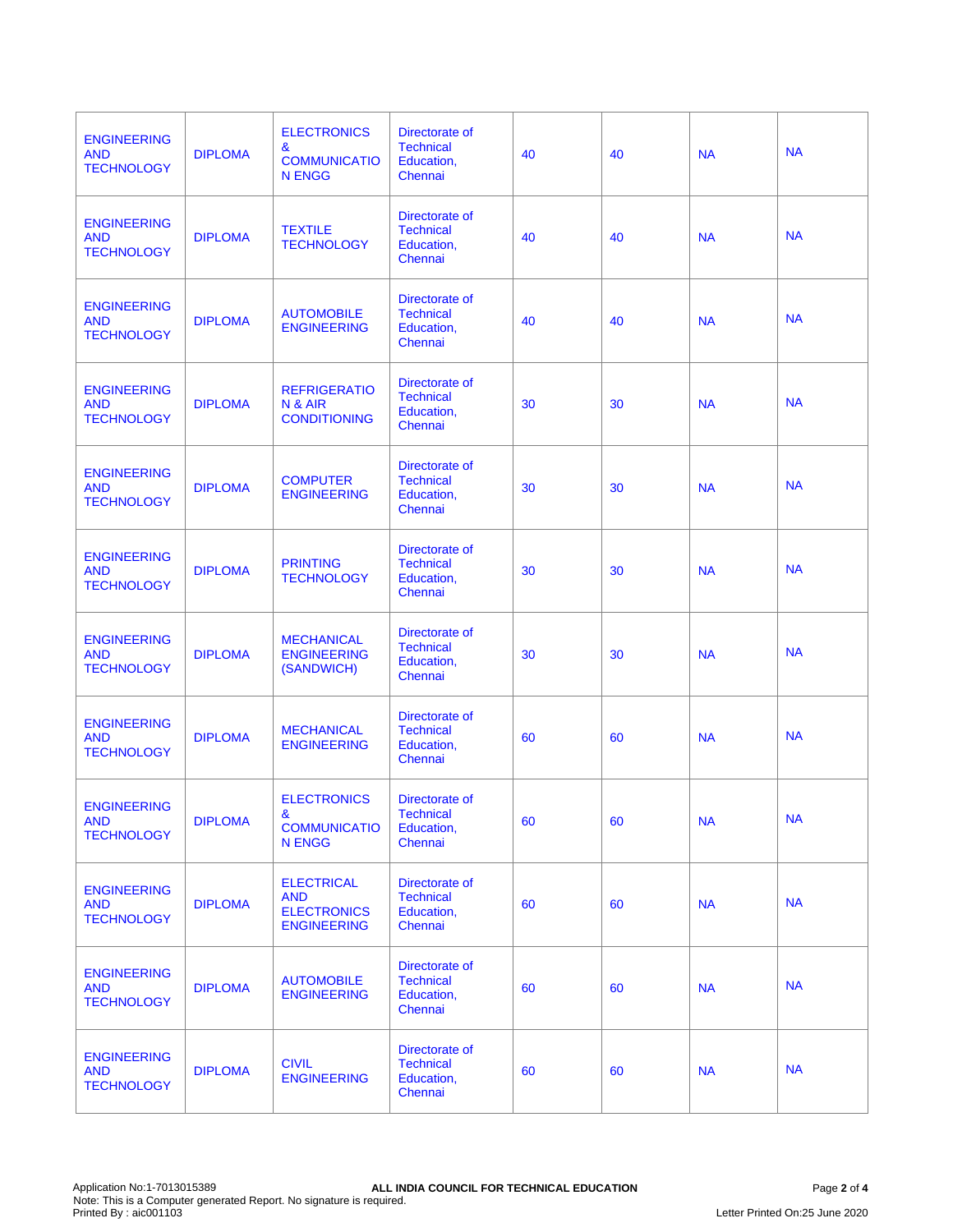| <b>ENGINEERING</b><br><b>AND</b><br><b>TECHNOLOGY</b> | <b>POST</b><br><b>DIPLOMA</b> | <b>AUTOMOBILE</b><br><b>ENGINEERING</b>                                     | Directorate of<br><b>Technical</b><br>Education,<br>Chennai | 10          | 10 <sup>°</sup> | <b>NA</b> | <b>NA</b> |
|-------------------------------------------------------|-------------------------------|-----------------------------------------------------------------------------|-------------------------------------------------------------|-------------|-----------------|-----------|-----------|
| <b>ENGINEERING</b><br><b>AND</b><br><b>TECHNOLOGY</b> | <b>DIPLOMA</b>                | <b>ELECTRICAL</b><br><b>AND</b><br><b>ELECTRONICS</b><br><b>ENGINEERING</b> | Directorate of<br><b>Technical</b><br>Education,<br>Chennai | 60          | 30              | <b>NA</b> | <b>NA</b> |
| <b>ENGINEERING</b><br><b>AND</b><br><b>TECHNOLOGY</b> | <b>DIPLOMA</b>                | <b>MECHANICAL</b><br><b>ENGINEERING</b>                                     | Directorate of<br><b>Technical</b><br>Education,<br>Chennai | 60          | 30              | <b>NA</b> | <b>NA</b> |
| <b>ENGINEERING</b><br><b>AND</b><br><b>TECHNOLOGY</b> | <b>DIPLOMA</b>                | <b>MECHATRONIC</b><br>S                                                     | Directorate of<br><b>Technical</b><br>Education,<br>Chennai | $\mathbf 0$ | $30^{##}$       | <b>NA</b> | <b>NA</b> |

## Approved New Course(s)

#### **Course(s) Applied for Closure by the Institution for the Academic Year 2020-21**

| <b>Program</b>                              | Level          | <b>Course</b>                                                      | <b>Affiliating Body</b><br>(Univ/Body)                   | <b>Course Closure Status</b> |
|---------------------------------------------|----------------|--------------------------------------------------------------------|----------------------------------------------------------|------------------------------|
| <b>ENGINEERING AND</b><br><b>TECHNOLOGY</b> | <b>DIPLOMA</b> | <b>INSTRUMENTATION</b><br><b>AND CONTROL</b><br><b>ENGINEERING</b> | Directorate of<br><b>Technical Education.</b><br>Chennai | Approved                     |

### **It is mandatory to comply with all the essential requirements as given in APH 2020-21 (Appendix 6)**

## **Important Instructions**

- 1. The State Government/ UT/ Directorate of Technical Education/ Directorate of Medical Education shall ensure that 10% of reservation for Economically Weaker Section (EWS) as per the reservation policy for admission, operational from the Academic year 2020-21 is implemented without affecting the reservation percentages of SC/ ST/ OBC/ General. However, this would not be applicable in the case of Minority Institutions referred to the Clause (1) of Article 30 of Constitution of India. Such Institution shall be permitted to increase in annual permitted strength over a maximum period of two years beginning with the Academic Year 2020-21
- 2. The Institution offering courses earlier in the Regular Shift, First Shift, Second Shift/Part Time now amalgamated as total intake shall have to fulfil all facilities such as Infrastructure, Faculty and other requirements as per the norms specified in the Approval Process Handbook 2020-21 for the Total Approved Intake. Further, the Institutions Deemed to be Universities/ Institutions having Accreditation/ Autonomy status shall have to maintain the Faculty: Student ratio as specified in the Approval Process Handbook. All such Institutions/ Universities shall have to create the necessary Faculty, Infrastructure and other facilities WITHIN 2 YEARS to fulfil the norms based on the Affidavit submitted to AICTE.
- 3. In case of any differences in content in this Computer generated Extension of Approval Letter, the content/information as approved by the Executive Council / General Council as available on the record of AICTE shall be final and binding.
- 4. Strict compliance of Anti-Ragging Regulation: Approval is subject to strict compliance of provisions made in AICTE Regulation notified vide F. No. 373/Legal/AICTE/2009 dated July 1, 2009 for Prevention and Prohibition of Ragging in Technical Institutions. In case Institution fails to take adequate steps to Prevent Ragging or fails to act in accordance with AICTE Regulation or fails to punish